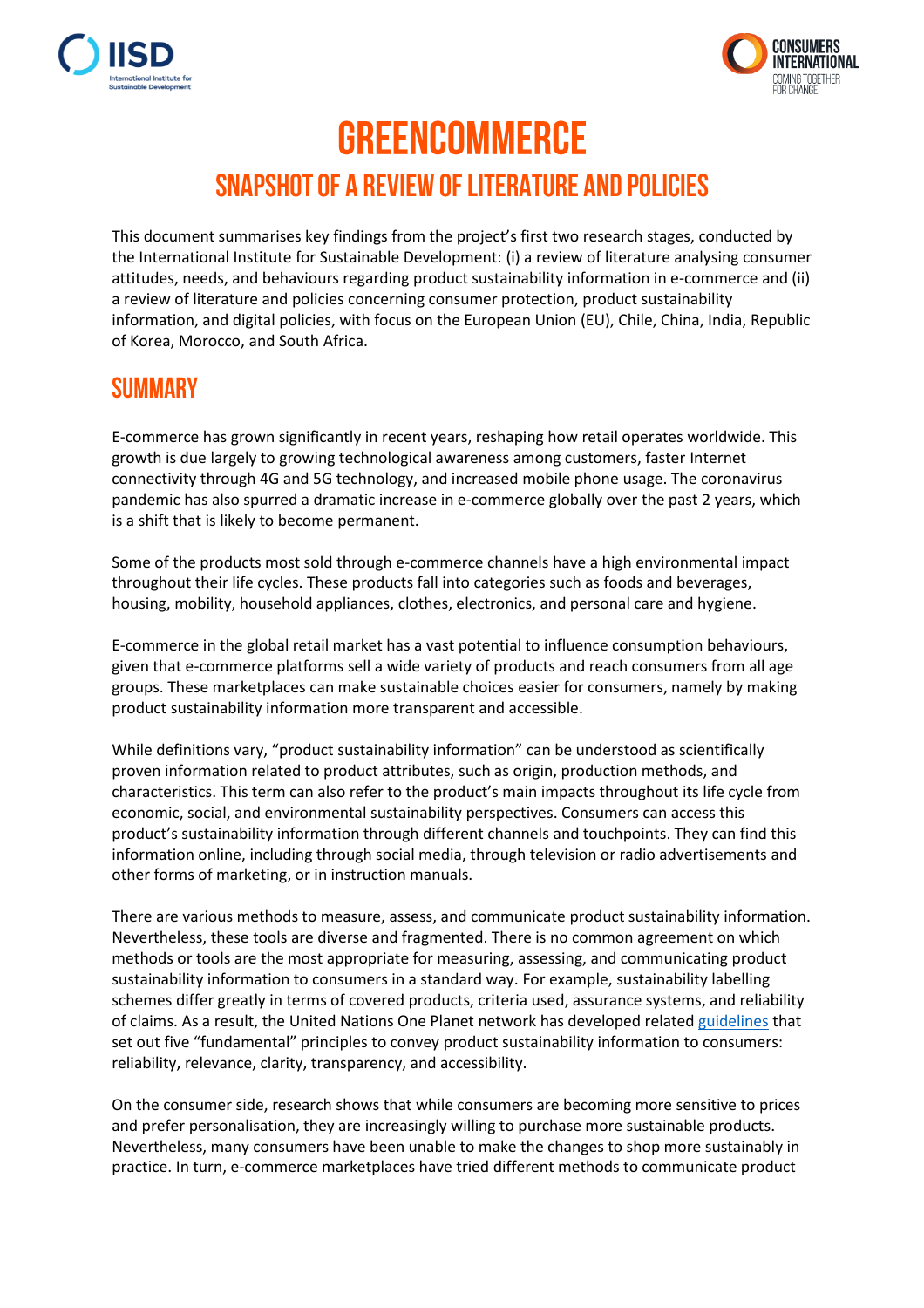



sustainability information and give consumers greater incentives to choose sustainable options. These initiatives are in their early stages and could evolve. However, they do not necessarily respond to consumer preferences and may not currently integrate the UN principles.

On the policy side, several factors point to the need for governments to become more involved in this area. For example, consumers have the right to know about the product's intrinsic properties. By definition, sellers have access to information that consumers lack. Several countries have consumer laws in place to address this information asymmetry, such as information requirements and warnings, which in turn influence consumer behaviour. In theory, that would imply that if sellers are required to provide sustainability information, then consumers would have an incentive to make sustainable choices. However, the literature shows that having access to this information is not enough to change consumer behaviour, implying that other policy tools and different practices from non-public actors may be needed.

To understand why this is the case and what policy tools could work, work was undertaken to review literature on consumer information and policies involving product sustainability information, consumer protection, and digital policies. This analysis was not meant to be exhaustive but was designed to give a clear sense of the trends and issues at play. In this context, the review looked more closely at policies in selected jurisdictions. The main region covered was the European Union, especially given the legislative proposals under discussion, as well as France's recent climate and resilience and anti-waste laws, which have provisions on product sustainability information. The review also covered relevant developments in Chile, China, India, Morocco, South Africa, and the Republic of Korea.

One trend that emerged from this analysis was that certain jurisdictions implement or are moving toward the principles of transparency, accessibility, and reliability in the area of online product sustainability information. Examples include the Republic of Korea's Framework Act on Consumers, France's anti-waste and climate and resilience laws, and Chile's regulations on e-commerce.

The review also looked at the EU's guidance on the Unfair Commercial Practices Directive (UCPD) from December 2021, which provides additional legal interpretation on questions such as the relationship between the UCPD and other EU legislation on topics such as environmental claims and planned obsolescence. The guidance also looks at the obligations that online platforms and marketplaces have to act with professional diligence and not mislead consumers through action or inaction. Other key topics that the guidance covers include enforcement and penalties.

Lastly, the review considered government initiatives to train traders on consumer protection and strengthen international cooperation, drawing from examples in the EU and the Republic of Korea, respectively.

In addition to identifying new policy developments in selected jurisdictions, the review also identified core elements, best practices, lessons learned, and gaps at a broader geographical level. It revealed fragmented policies and approaches globally, with significant differences between jurisdictions and consistent gaps that need to be addressed. Overall, eight key findings emerged:

- 1. More laws and policies have been developed worldwide to address sustainable production compared to sustainable consumption.
- 2. There is no horizontal legislation imposing mandatory requirements to disclose product sustainability information in a cross-cutting manner (integrating economic, environmental, and social elements).
- 3. The number of green claims made to consumers online has reached unprecedented levels, with studies suggesting that a proportion of these claims lack evidence.